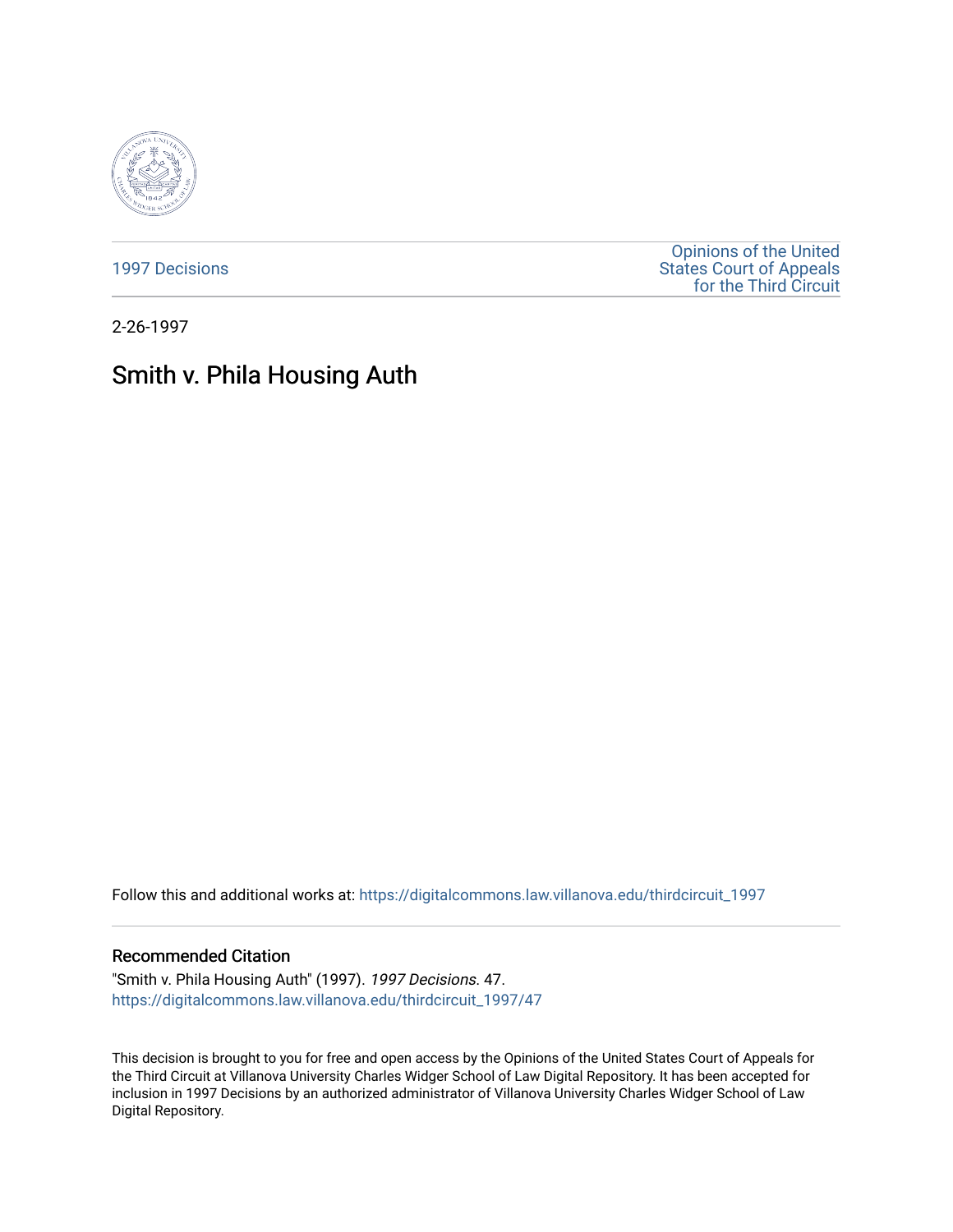UNITED STATES COURT OF APPEALS FOR THE THIRD CIRCUIT

Nos. 96-1370 and 96-1379

 VERNITA SMITH, Appellant No. 96-1370 v.

PHILADELPHIA HOUSING AUTHORITY; LARGHNE LAHM; JOHN VARALLO; CLAUDE ROSS

> CARMEN RIVERA, Appellant No. 96-1379 v.

 PHILADELPHIA HOUSING AUTHORITY; ANTHONY HOLLAND; JOHN VARALLO; CLAUDE ROSS

 On Appeal From the United States District Court for the Eastern District of Pennsylvania (D.C. Nos. 94-cv-07284 and 95-cv-07658)

Argued January 10, 1997

 BEFORE: COWEN, ALITO and ROSENN Circuit Judges

) (Filed February

26, 1997

Michael Donahue, Esq. Harold I. Goodman, Esq. (argued) Community Legal Services 1424 Chestnut Street Philadelphia, PA 19102

COUNSEL FOR APPELLANTS

M. Kevin Hubbard, Esq. (argued) Philadelphia Housing Authority 2012 Chestnut Street Philadelphia, PA 19103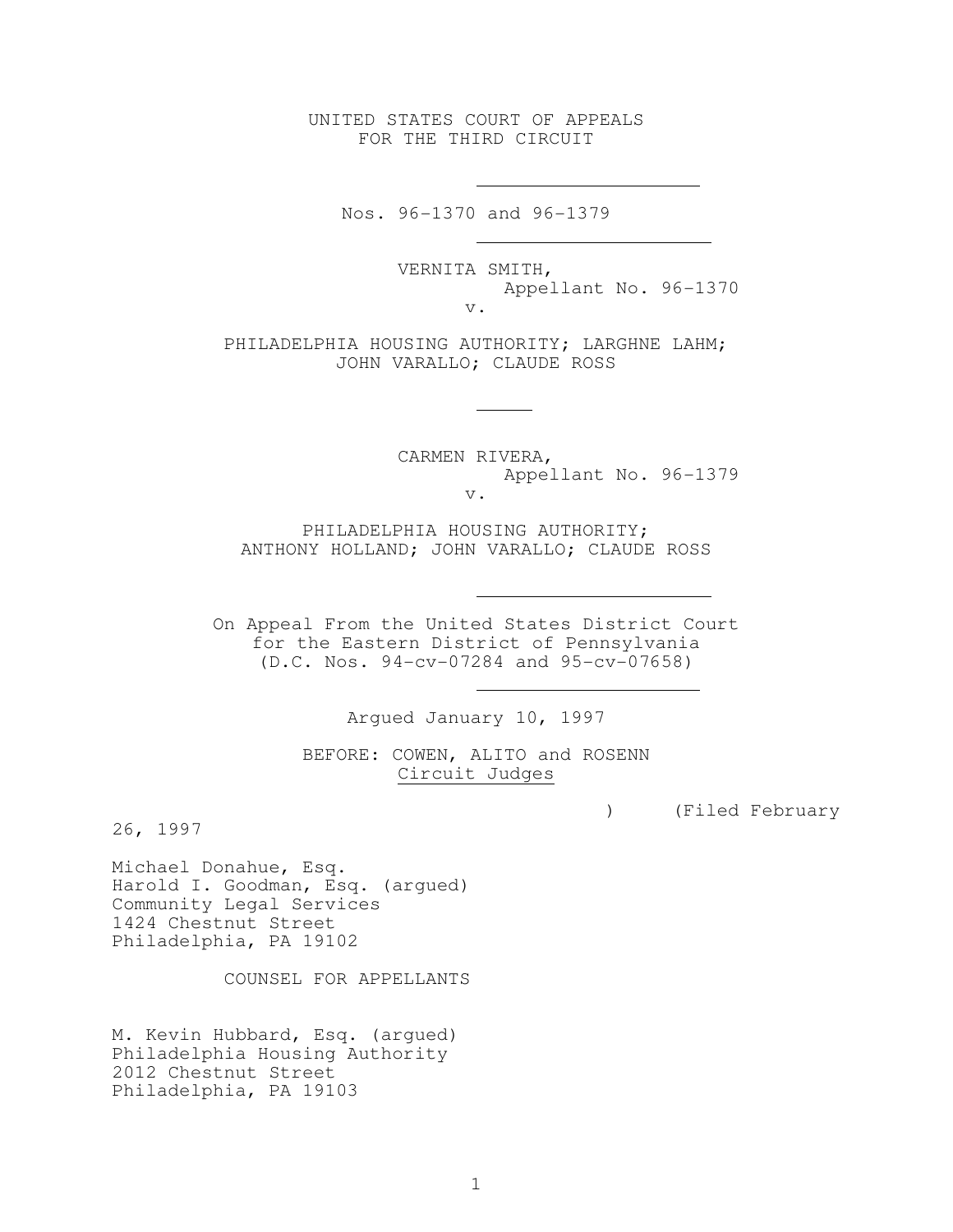#### OPINION

COWEN, Circuit Judge.

 Plaintiffs in this consolidated appeal contest the amount of attorney's fees awarded by the district court pursuant to 42 U.S.C. § 1988. Specifically, they contend that the district court erred in finding \$150 to be the reasonable hourly rate for the services provided by their attorney, rather than the \$210 per hour rate they requested. For the reasons that follow, we will vacate the judgments of the district court and remand for further proceedings.

## **I.**

 Plaintiffs Vernita Smith and Carmen Rivera are indigent tenants of defendant Philadelphia Housing Authority ("PHA"). Each commenced an action in the district court pursuant to 42 U.S.C. § 1983 and the United States Housing Act, 42 U.S.C. § 1437 et seq., in order to enforce administrative grievance awards previously issued in their favor pursuant to 24 C.F.R. §§ 966.50- .57. Smith's award required the PHA to make certain repairs to her rental unit. Rivera's award provided for a rent abatement and a rollback of a rent increase imposed by the PHA. Both Smith and Rivera were represented by Michael Donahue, Esq., of Community Legal Services ("CLS") of Philadelphia. It is not disputed that Smith and Rivera were each a "prevailing party" in their respective lawsuits, within the meaning of § 1988.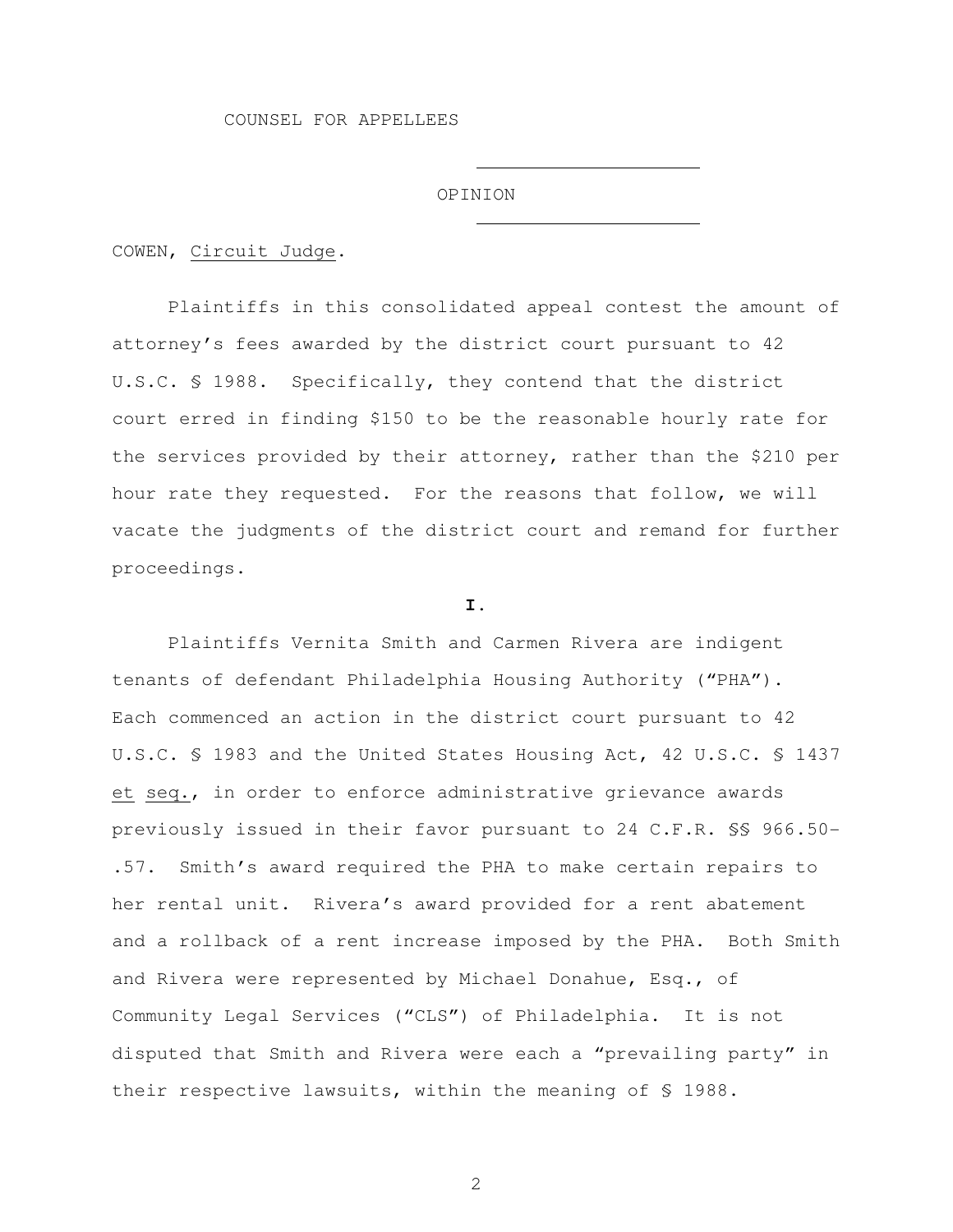Plaintiffs petitioned the court for attorney's fees pursuant to § 1988, requesting an hourly rate of \$210. In support of their petitions, plaintiffs each submitted two affidavits, one from Donahue and one from Lorrie McKinley. McKinley is Project Head of the Employment Law Project at CLS and Chair of the CLS Attorneys Fees Committee, which establishes the usual billing rates for CLS counsel. Donahue's affidavit noted that he has been a member of the federal bar since 1978, and has litigated over 200 cases involving the federal housing regulations, including ten class actions and four successful appeals in this Court.<sup>1</sup> Donahue averred that  $$210$  per hour is a reasonable market rate for the services he rendered.

 McKinley's affidavit stated that she has been practicing law since 1984 and is familiar with the market rates for civil rights attorneys in the Philadelphia area. It stated that Donahue's usual hourly rate is \$210, and that this rate is consistent with the rates for attorneys of similar experience and skill in civil rights matters in Philadelphia. The latter statement is based on the CLS schedule of rates, which in turn is "based upon a survey of hourly rates charged by private law firms and individual practitioners in Philadelphia." App. at 38.

 In both cases, the PHA objected to the proposed hourly rate because it was higher than the rate awarded Donahue in similar prior cases, but it offered no affidavits to support its position. The PHA did not object to the McKinley affidavit, but È,

 $1$ That number has since grown to five. See Farley v. Philadelphia Housing Auth.,  $102$  F.3d 697 (3d Cir.  $1996$ ).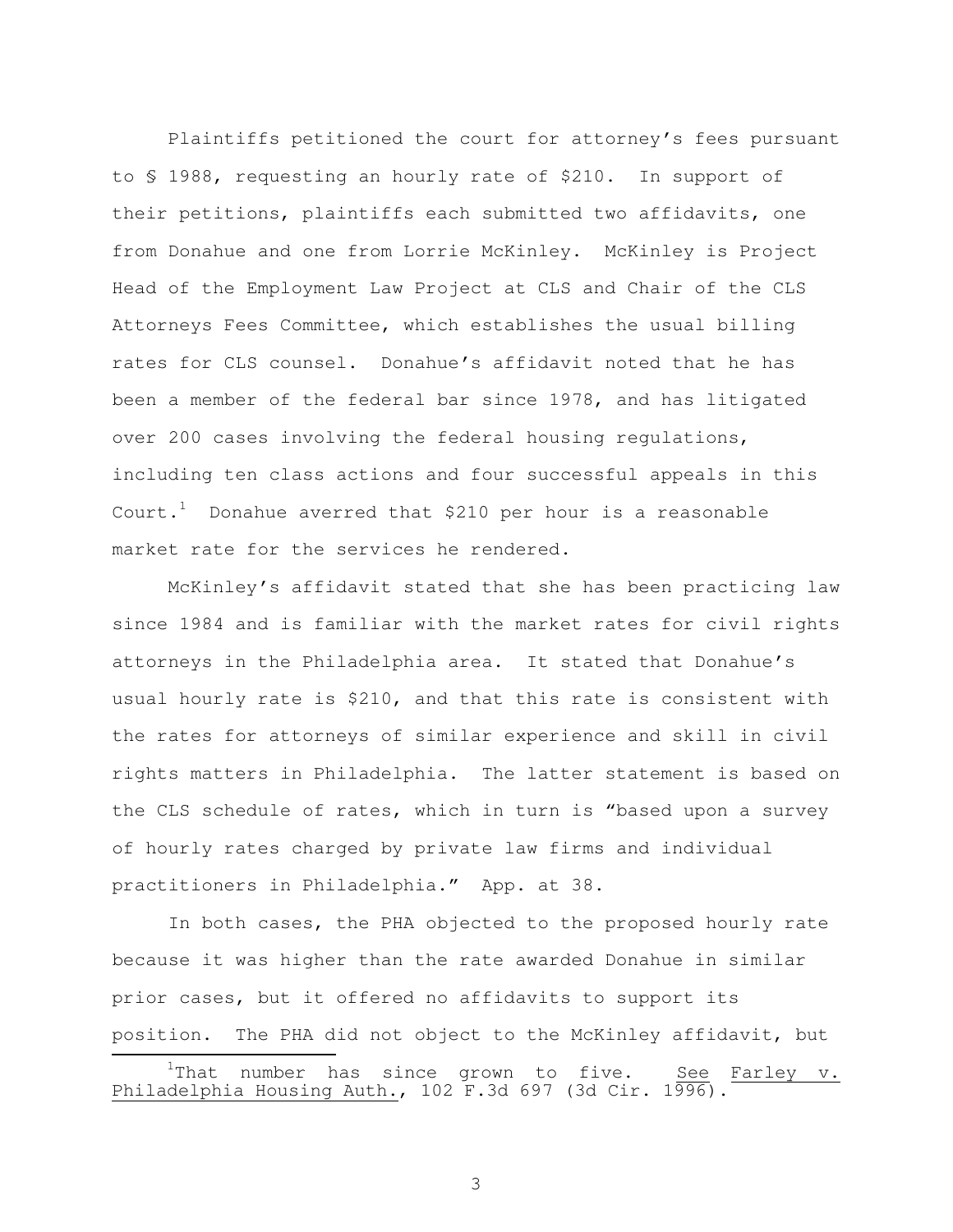it contested the propriety and reliability of the underlying fee schedule and survey. Without holding evidentiary hearings, the district court set the hourly rate at \$150 in both cases. The court cited opinions in prior cases in which Donahue had represented plaintiffs in actions brought pursuant to the Housing Act, and in which the court had set Donahue's rate at \$150 per hour. This consolidated appeal followed.

#### **II.**

 The reasonableness of an award of attorney's fees is reviewed pursuant to an "abuse of discretion" standard. See Washington v. Philadelphia County Court of Common Pleas, 89 F.3d 1031, 1034 (3d Cir. 1996); Coleman v. Kaye, 87 F.3d 1491, 1509 (3d Cir. 1996), cert. denied, \_\_\_ U.S. \_\_\_, 117 S.Ct. 754 (1997); Rode v. Dellarciprete, 892 F.2d 1177, 1182 (3d Cir. 1990). "[A]n attorney's marketplace billing rate is a factual question which is subject to a clearly erroneous standard of review." Washington, 89 F.3d at 1035; see Student Pub. Interest Research Group v. AT & T Bell Labs., 842 F.2d 1436, 1442 (3d Cir. 1988). The question of whether the district court applied the appropriate standards and procedures in determining attorney's fees is a legal question subject to plenary review. See Washington, 89 F.3d at 1034-35; Keenan v. City of Philadelphia, 983 F.2d 459, 472 (3d Cir. 1992).

 Generally, "a reasonable hourly rate is calculated according to the prevailing market rates in the community." Washington, 89 F.3d at 1035; see Blum v. Stenson, 465 U.S. 886, 895-96 n.11, 104 S.Ct. 1541, 1547 n.11 (1984). "[A] district court may not set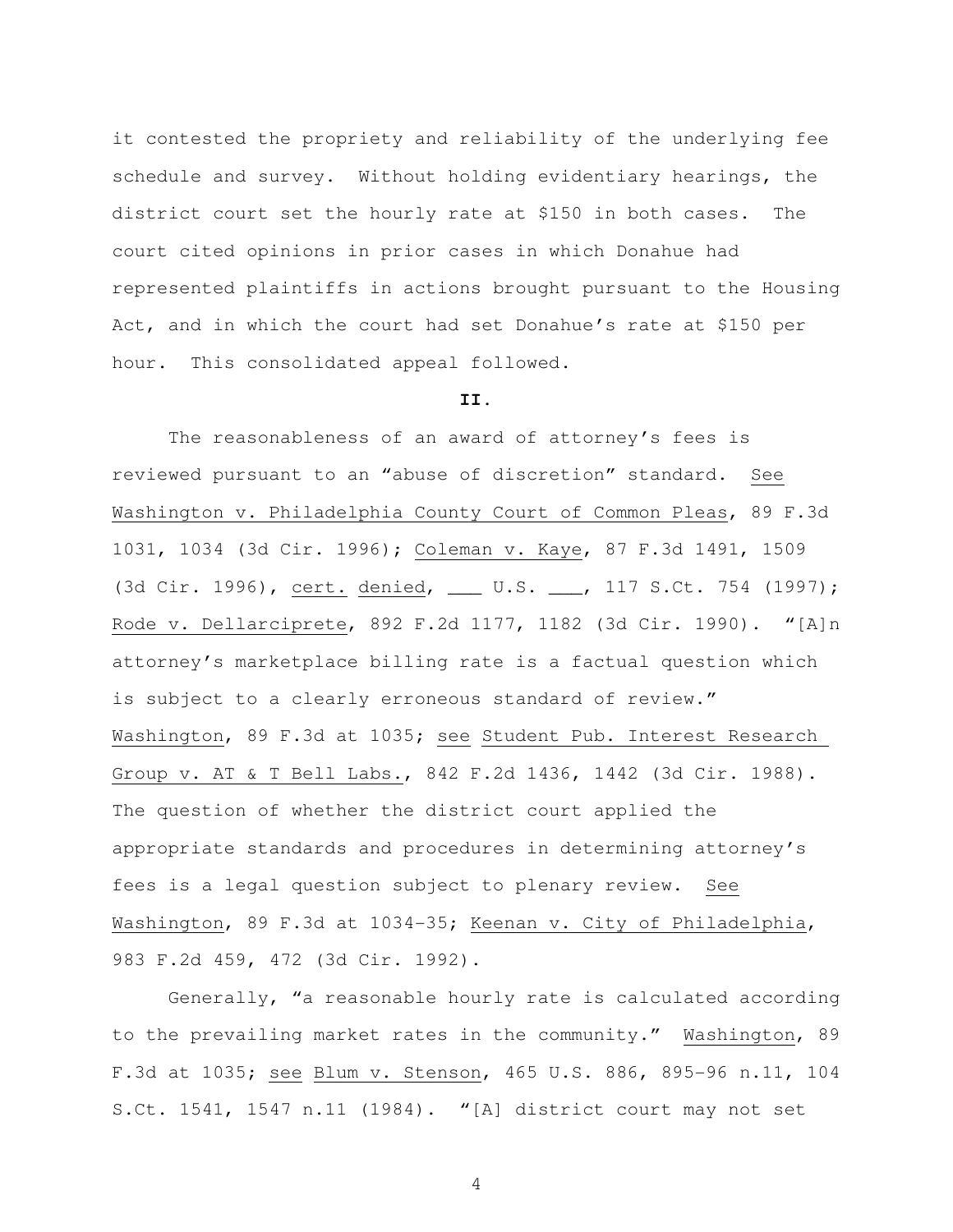attorneys' fees based upon a generalized sense of what is customary or proper, but rather must rely upon the record." Coleman, 87 F.3d at 1510 (emphasis added); see Cunningham v. City of McKeesport, 807 F.2d 49, 52-53 (3d Cir. 1986). The plaintiff bears the burden of producing sufficient evidence of what constitutes a reasonable market rate for the essential character and complexity of the legal services rendered in order to make out a prima facie case. See Washington, 89 F.3d at 1035. Once the plaintiff has carried this burden, defendant may contest that prima facie case only with appropriate record evidence. See id. at 1036; Cunningham, 807 F.2d at 52-53. In the absence of such evidence, the plaintiff must be awarded attorney's fees at her requested rate. See Washington, 89 F.3d at 1036; Cunningham, 807 F.2d at 52-53; Bell v. United Princeton Properties, Inc., 884 F.2d 713, 720 (3d Cir. 1989). If hourly rates are disputed, the district court must conduct a hearing to determine the reasonable market rates. See Coleman, 87 F.3d at 1510; Rode, 892 F.2d at 1183.

 The PHA urges that the McKinley affidavit fails to establish \$210 as a reasonable hourly rate because the survey upon which it is ultimately based is flawed.<sup>2</sup> The McKinley affidavit is based È,

 $2$ The PHA now contests the validity of the McKinley affidavit on the additional ground that, while McKinley was never retained by plaintiffs, she and Donahue worked for the same organization. The Supreme Court has stated that "the fee applicant [must] produce satisfactory evidence -- in addition to the attorney's own affidavits -- that the requested rates are in line with those prevailing in the community for similar services by lawyers of reasonably comparable skill, experience and reputation." Blum v. Stenson, 465 U.S. 886, 895 n.11, 104 S.Ct. 1541, 1547 n.11 (1984)(emphasis added); see also In re Olson, 884 F.2d 1415, 1423- 24 n.14 (D.C. Cir. 1989). Because the PHA did not raise this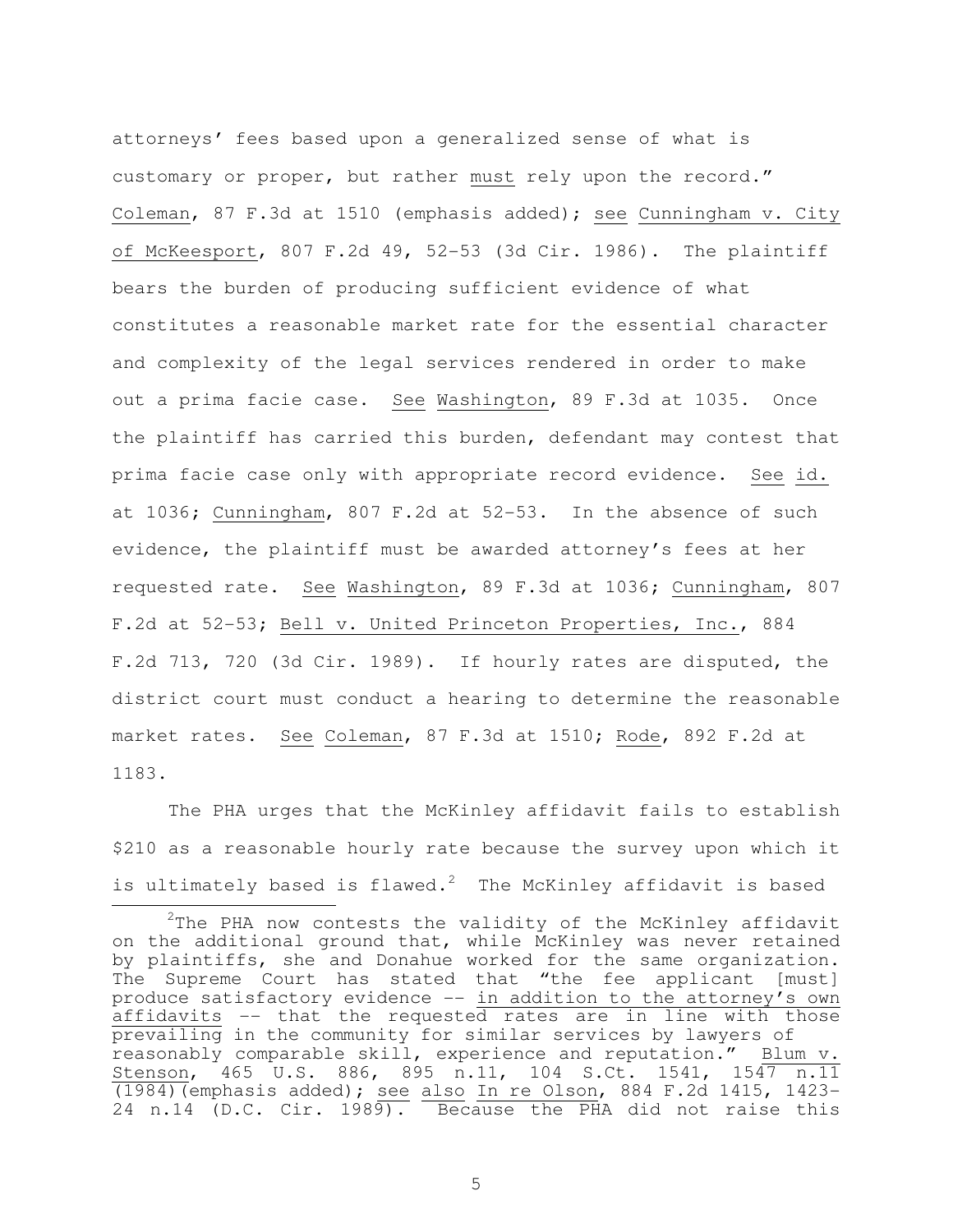in part on CLS's hourly fee schedule, which in turn is based on a survey of private firms in Philadelphia. The PHA argues that this underlying survey is insufficient to establish \$210 per hour as a reasonable market rate for a Housing Act case insofar as the survey fails to differentiate among different types of litigation. Rather, the survey apparently establishes a single schedule of rates for litigation involving such diverse matters as employment discrimination, landlord-tenant law, criminal law, corporate law, divorce law, and labor law. See Evans v. Philadelphia Housing Auth., Civ. A. No. 93-5547, 1995 WL 154872, at \*3 (E.D. Pa. Mar. 31, 1995) (discussing same survey), aff'd sub nom Smith v. Philadelphia Housing Auth., 79 F.3d 1139 (3d Cir. 1996). Therefore, the PHA contends, the survey is unreliable and cannot form the basis for the plaintiffs' prima facie case.

 Our review is hampered both by the fact that the parties have not included the survey as part of the record on appeal and by the district court's failure to address directly the survey evidence. Rather, in Smith, the court simply stated: This Court determines . . . that \$150.00 per hour, not \$210.00 per hour, is a reasonable rate. In reaching this conclusion, this Court adopts the reasoning of four District Court Judges in the Eastern District of Pennsylvania, all of whom recently found \$150.00 per hour to be a reasonable rate for Mr. Donahue's services in representing tenants in actions against the Philadelphia Housing Authority and all of whom were affirmed on appeal . . . .

issue

È,

below, we decline to address it here.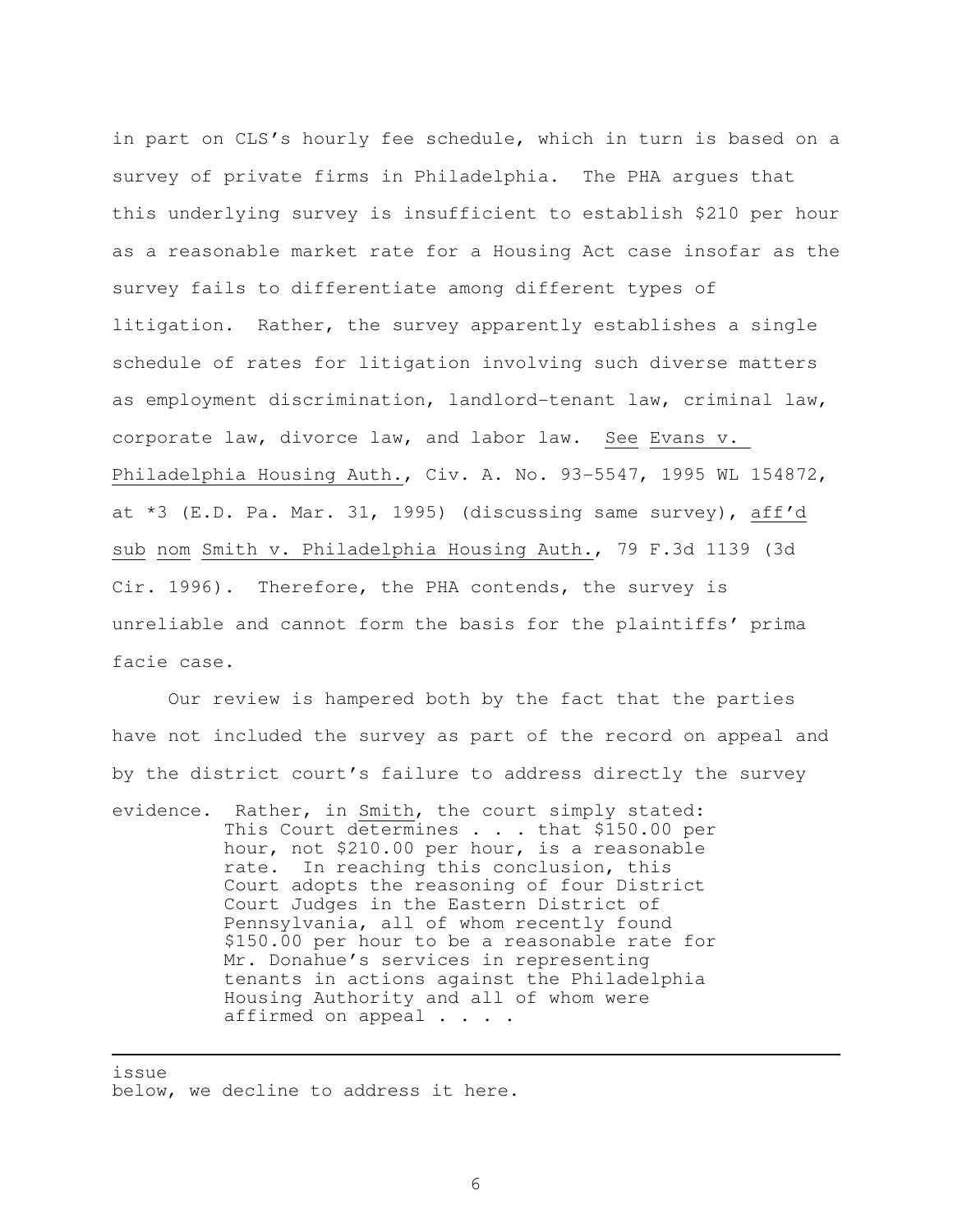Smith v. Philadelphia Housing Auth., No. 94-7284, slip op. at 5 (E.D. Pa. Feb. 15, 1996) (citing, inter alia, Evans, 1995 WL 154872; Clark v. Philadelphia Housing Auth., No. 93-4890, 1995 WL 129208 (E.D. Pa. Mar. 24, 1995), aff'd sub nom Smith v. Philadelphia Housing Auth., 79 F.3d 1139 (3d Cir. 1996); Jenkins v. Philadelphia Housing Auth., No. 94-5475, 1995 WL 105479 (E.D. Pa. Mar. 10, 1995), aff'd sub nom Smith v. Philadelphia Housing Auth., 79 F.3d 1139 (3d Cir. 1996); Smith v. Philadelphia Housing Auth., No. 94-0147, 1994 WL 376874 (E.D. Pa. July 14, 1994)). The Rivera court's analysis was even more cursory, stating only that Donahue's "rate of \$210 per hour for the type of services rendered is excessive," Rivera v. Philadelphia Housing Auth., No. 95-7658, slip op. at 1 (E.D. Pa. Apr. 19, 1996), and that "[t]he court finds [\$150 per hour to be] reasonable and consistent with recent decisions by th[e] court which have rejected Mr. Donahue's requested rate." Id. slip op. at 2 (citing Clark, 1995 WL 129208).

 By contrast to the cases cited by the district court, the plaintiffs cite a number of district court cases that have accepted the CLS schedule. See, e.g., Rainey v. Philadelphia Housing Auth., 832 F. Supp. 127, 129 (E.D. Pa. 1993); Swaayze v. Philadelphia Housing Auth., Civ. A. No. 91-2982, 1992 WL 81598, at \*2 (E.D. Pa. Apr. 16, 1992); Higgins v. Philadelphia Gas Works, 54 B.R. 928, 938 (E.D. Pa. 1985).

 We decline to address whether the CLS schedule and the survey that undergirds it are sufficiently reliable and adequate given that this issue was not addressed by the district court in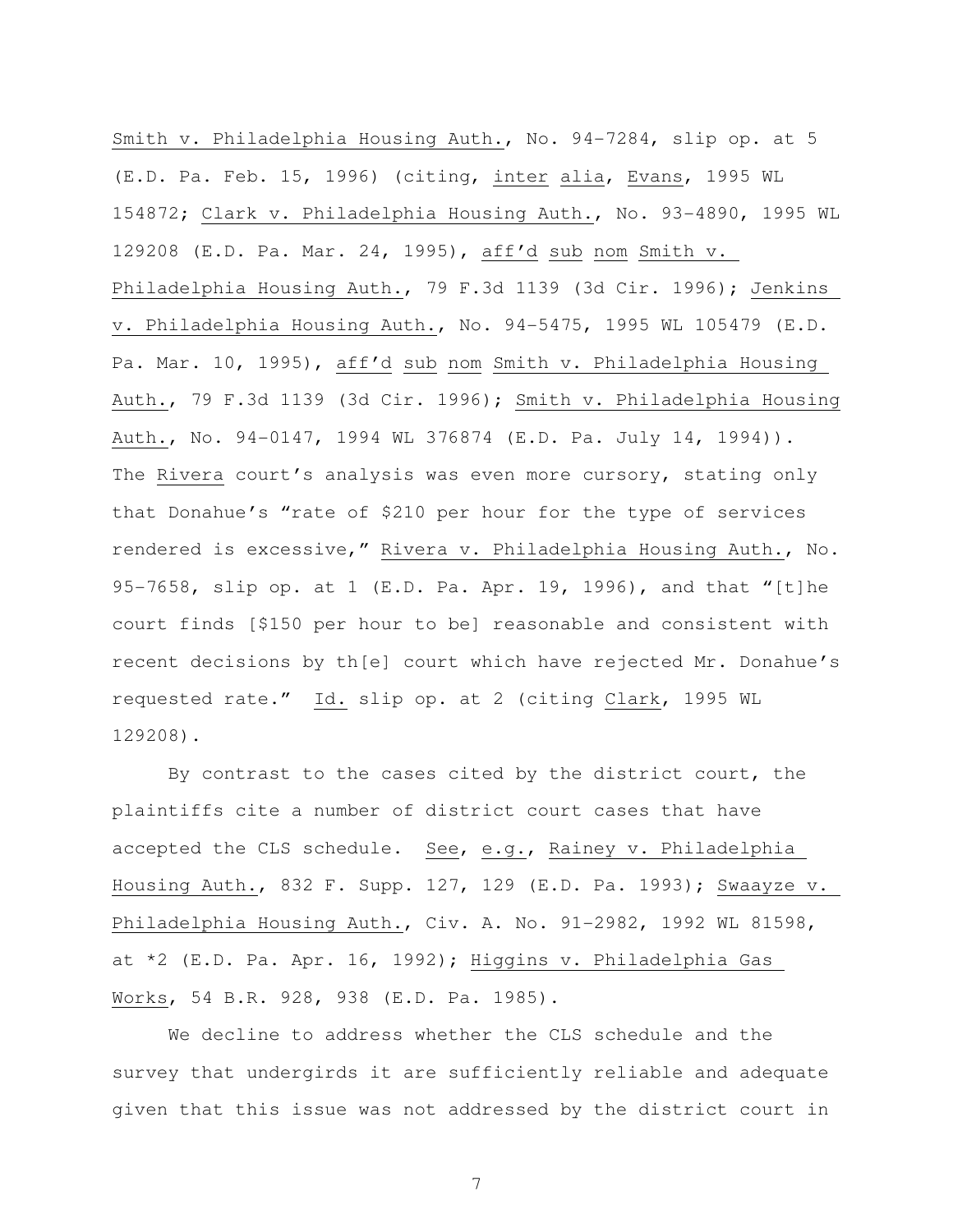the first instance. As this Court recently reaffirmed, "[t]he matter of an attorney's marketplace billing rate is a factual question." Washington, 89 F.3d at 1035. The district court may not dispose of such a factual question "based upon a generalized sense of what is customary or proper, but rather must rely upon the record." Coleman, 87 F.3d at 1510. By simply relying on the hourly rate set by the court for Mr. Donahue in previous cases in which he has appeared, the district court failed to exercise its responsibility, as set forth by us most recently in Washington and Coleman, to settle upon a reasonable hourly rate based solely upon a factual record. We therefore will remand these matters so that the district court in each case may construct an adequate record to justify an award of attorney's fees at a particular rate.

 On remand, the district court should determine whether the plaintiffs have submitted sufficient evidence to establish a prima facie case. The answer to this question will in large part hinge on whether the CLS fee schedule, and the underlying survey, are sufficiently reliable to form the basis of McKinley's affidavit testimony. See FED. R. EVID. 703; In re Paoli R.R. Yard PCB Litig., 35 F.3d 717, 747-49 (3d Cir. 1994), cert. denied, \_\_\_ U.S. \_\_\_, 115 S.Ct. 1253 (1995). Plaintiffs will have the opportunity to submit any additional evidence they believe to be appropriate. The PHA may continue to rely simply on its contention that the plaintiff's evidence is insufficient to establish a prima facie case that \$210 is a reasonable hourly fee, and rest solely on "answers or briefs". Bell, 884 F.2d at